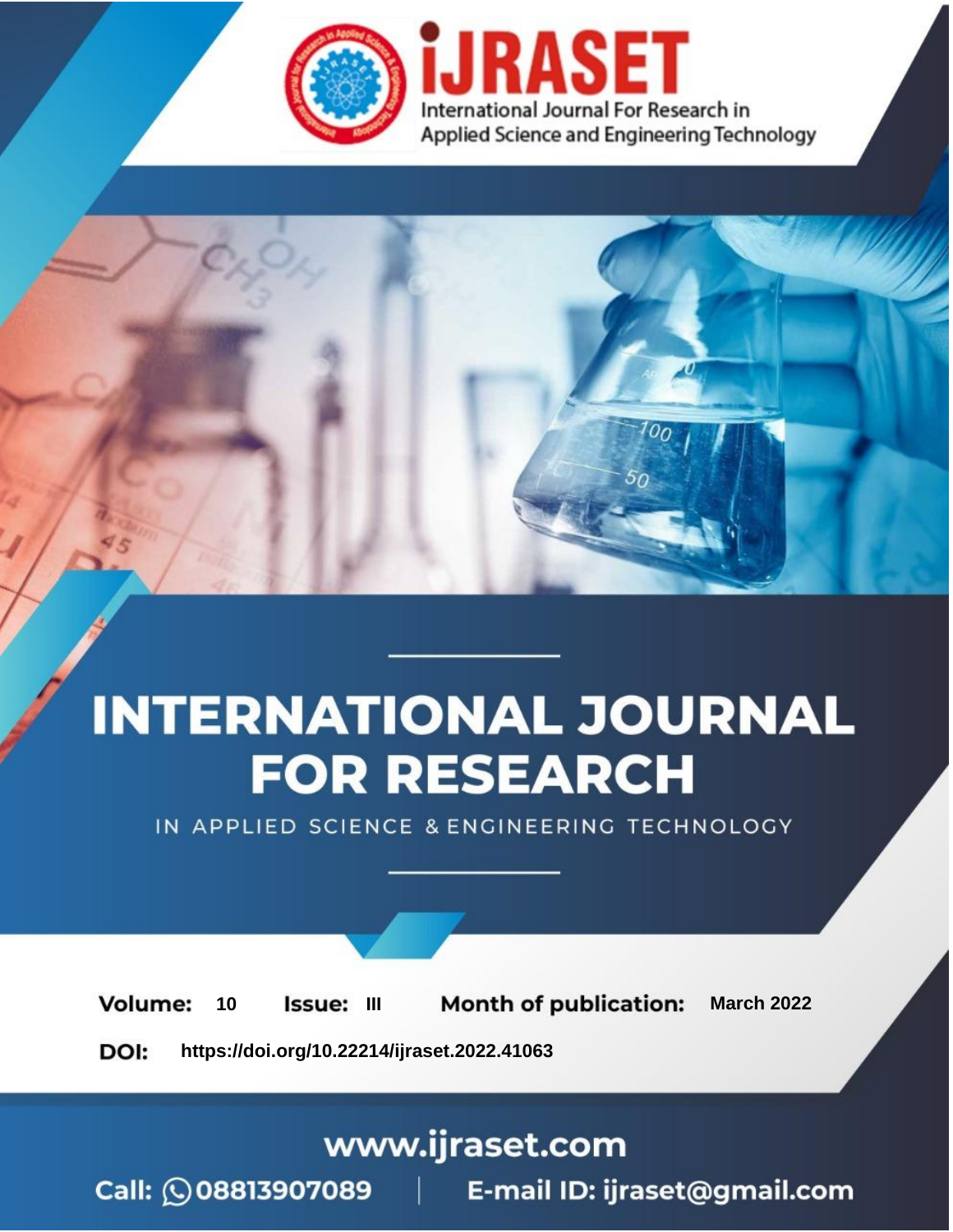

### **Hospital Management System: Using Cloud Technology**

Shubham N. Deshmukh<sup>1</sup>, Shweta M. Ghode<sup>2</sup>, Apurva V. Dhomne<sup>3</sup>, Payal D. Ghumade<sup>4</sup>, Priya Dhoke<sup>5</sup>, Prof. Roshan R.  $Kolte<sup>6</sup>$ 

*1, 2, 3, 4 5, 6Information Technology, KDKCE, Nagpur, India*

*Abstract: Nowadays health is the most important concern in the whole world. Due to that demand of new healthcare technologies are also increasing rapidly. New technologies help people in getting facilities more quickly to ensure getting help in less time than conventional facility. This paper is concerned with modern cloud technology and smart system that can manage and help patient and doctors basically hospital department to maintain data and records of hospital in more efficient way. This system is working on cloud so it's easy to access, handle and most importantly is more secure without the use of hardware and software which reduces cost and time.*

*Keywords: Cloud, Salesforce, CRM*

#### **I. INTRODUCTION**

Cloud technology or cloud computing is the on demand delivery of services especially data storage and computing power. It includes servers, storage, databases, software over the internet ("the cloud"). There are three services provided by the Salesforce which is known as Cloud Services.

- *1)* Infrastructure as a service (IAAS) : IAAS includes accessing of infrastructure over the internet such as application and storage servers.
- *2)* Platform as a service (PAAS) : PAAS is a model in which service provider provides platform to the users over the internet.
- *3)* Software as a service (SAAS) : Accessing a software over the internet is called as SAAS [5].

Many big enterprises, companies, businesses have their own Customer Relationship Model (CRM) system which plays a most vital role and helps in development of an organization. CRM system keeps track on every department and monitor them individually in order to make them grow which helps to grow organizations overall. There are many benefits of using CRM for the companies which includes better customer service, increased sales, detailed analytics, higher productivity and efficiency, centralized database of information, more accurate sales reports and data. Basically CRM is the combination of planning, strategies, practices, technologies that companies use to manage and analyze users and customers data [1-9].

Salesforce is world's no.1 Customer Relationship Management (CRM) platform. CRM in Salesforce works by managing standard objects, and maintaining relationship between them, and standard in built functionalities.

Different clouds available in it are sales cloud, service cloud, marketing cloud.

This project is about making Hospital Management System CRM application which provides enhanced administration and control, superior patient care, cost efficient, data management and improved profitability. This Hospital Management System provides Patient and Doctor Administration, Billing and Appointment Management, and other services for the hospital.

#### **II. MODULES OF THE SYSTEM**

- *1)* Admin
- *2)* Development
- *3)* User
- *A. Technology used*
- *1)* Cloud
- *2)* Salesforce CRM

#### *B. Purpose*

The purpose of the "Hospital Management System" application is to maintain data of hospital and provide facilities to the patient online to make their treatment goes smoothly and fast without waiting for a longer time. It is also used for managing patient, doctors and all other data over the cloud for faster access and also provides security.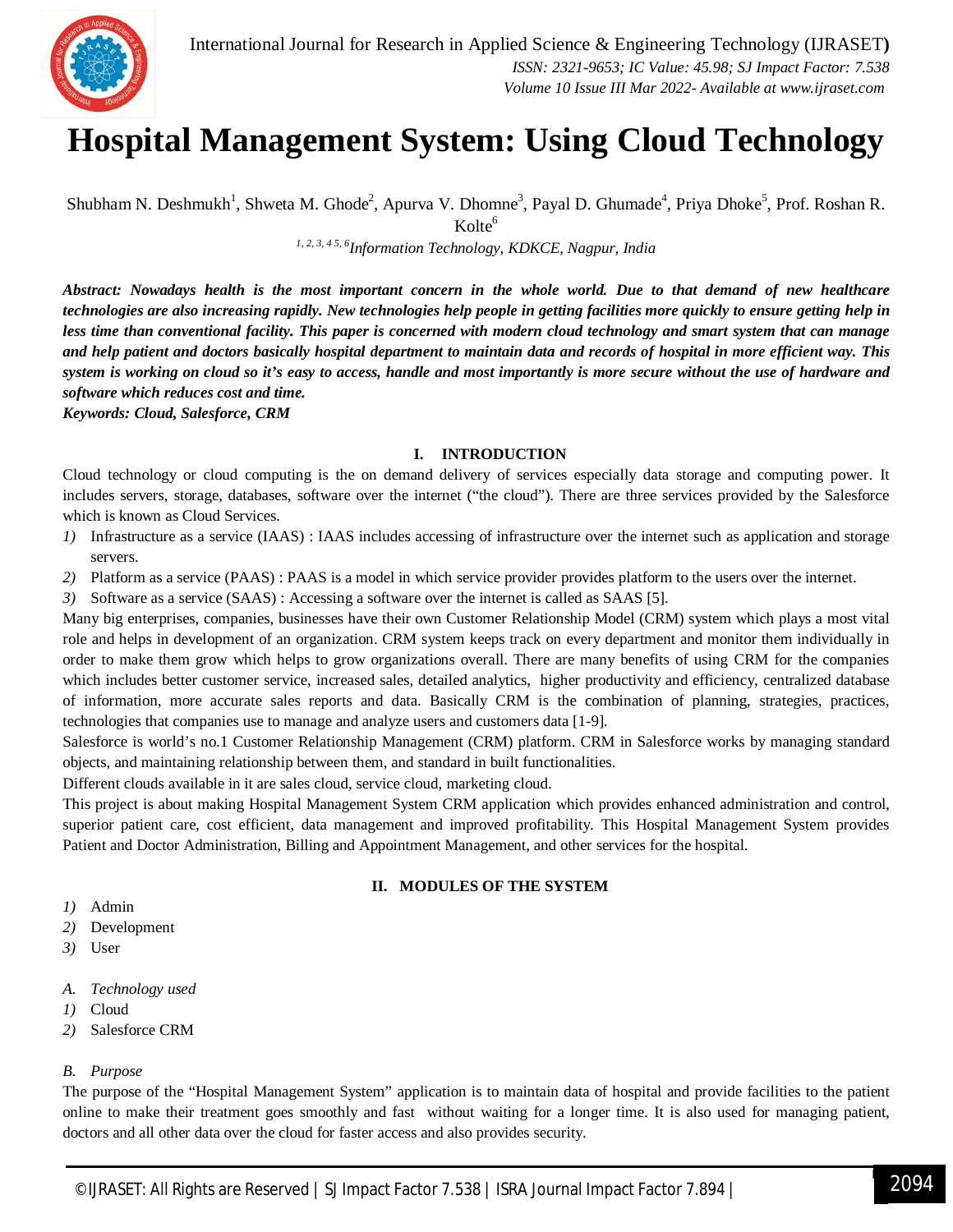

#### International Journal for Research in Applied Science & Engineering Technology (IJRASET**)**  *ISSN: 2321-9653; IC Value: 45.98; SJ Impact Factor: 7.538*

 *Volume 10 Issue III Mar 2022- Available at www.ijraset.com*

#### *C. Previous System*

In the previous system, hospital requires lot of hardware and software services to maintain their data and requires huge time to deal with other operational stuffs. Users also has issues related to sharing their personal data due to security concern and also there is a risk of losing data. Users are unable get the confirmation of their status related to registration, appointments etc. Heavy loads of data and bulk of records are difficult to handle and maybe get crash sometimes or requires more time to process.

#### *D. Proposed Architecture of System*

Hospital Management System is the cloud based system which works over a cloud to manage all sorts of activities including data management as well.

It can be access over any browser or from mobile using Salesforce Mobile app (having version 8.0 or later).

App consist of three logins 1.For Doctor login 2. For Patient login 3. For Hospital department. The workflow of the system is when customer/patient logins to the system which redirects it to the main screen interface through which they can

access facilities of the system. They can login through the proper/correct and unique username and password only which they used while registering over here. After login patient can register (booked) their appointment as per convenience with doctors and wait for their appointment to get confirmed for particular slot. Doctor can login and access the details of the patient they treated and other patients having appointments with them. For all the processes patient and doctor will get e-mails for confirmation. All the data is saved over the cloud which provides security to data and can be access from anywhere. If hospital management needs more facilities they have to pay some amount and can access premium use of the sales cloud to manage their database and other important stuffs.

#### **III. FLOW CHART DIAGRAM**



#### **IV. ADVANTAGES**

- *1)* Data is much secured.
- *2)* Does not require high cost hardware.
- *3)* Highly scalable.
- *4)* Ease of use.
- *5)* Flexible as there is no need of installing any software and can be accessed from any location.
- *6)* Increased storage capacity.
- *7)* Great compatibility [7].

#### **V. DISADVANTAGES**

- *1)* It is cloud based; if your internet services are intermittent, then so is your access to the service.
- *2)* Too complex for small businesses.
- *3)* Due to network traffic it may be crash or slower loading speed.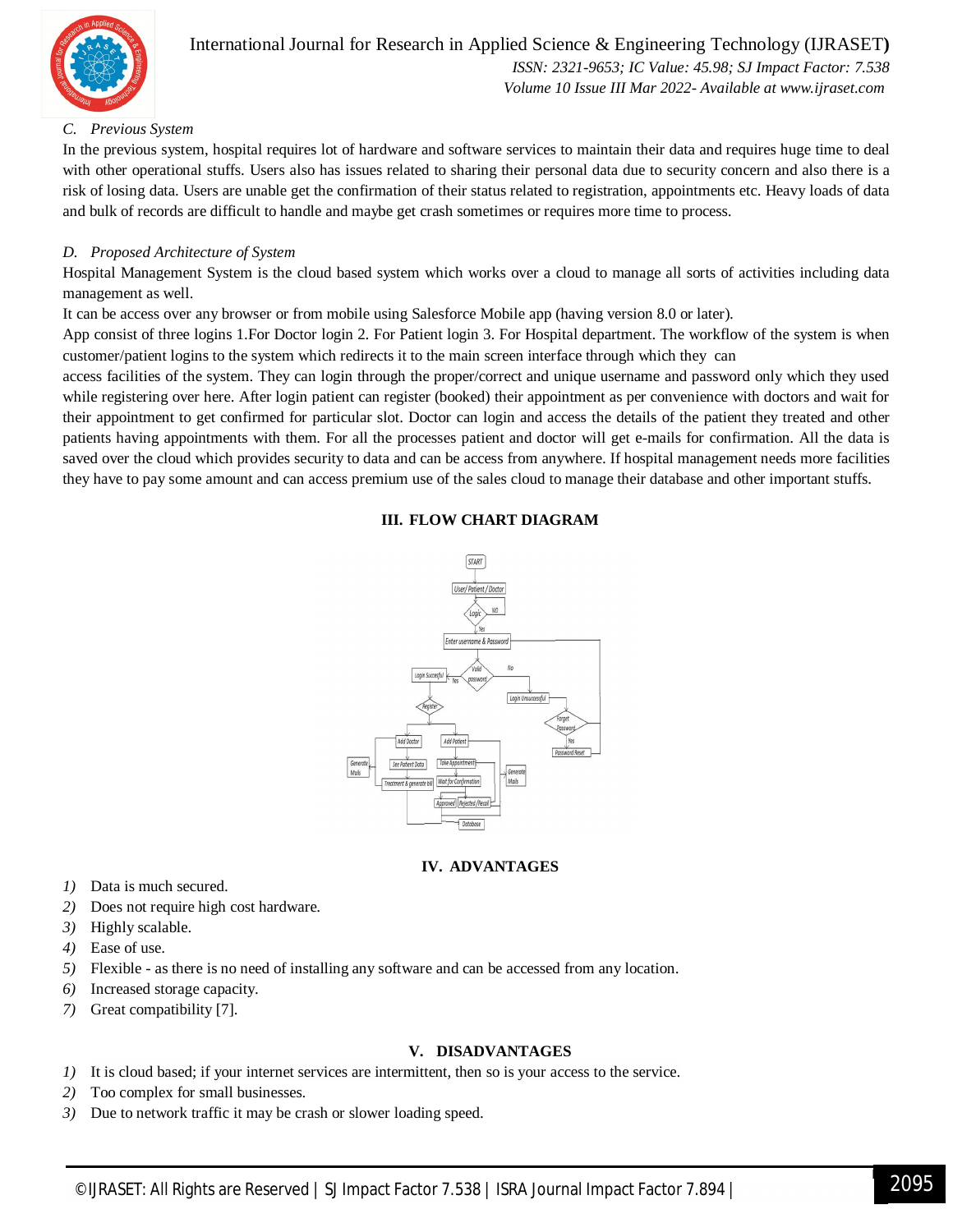

International Journal for Research in Applied Science & Engineering Technology (IJRASET**)**

 *ISSN: 2321-9653; IC Value: 45.98; SJ Impact Factor: 7.538 Volume 10 Issue III Mar 2022- Available at www.ijraset.com*

#### **VI. CONCLUSION**

In this research and development work, we have provided a cloud service that handles data management over cloud and also various features for health management system. This system is effective and user friendly and exposed us to the new technology of cloud computing. For this project to work, strong internet connection is needed as it uses cloud technology and services. Thus this project successfully demonstrated a Cloud based " Hospital

Management System " using Salesforce Technology.

#### **REFERENCES**

- [1] Goodey, P. (2013). Salesforce CRM: The definitive admin handbook (2nd ed.). Packt Publishing, Ltd.
- [2] Greenberg, P. (2004). CRM at the speed of light, essential customer strategies for the 21st century (3rd ed.). Manassas, VA: McGraw Hill Professional.
- [3] Josyula, V., Orr, M., & Page, G. (2011). Cloud computing, automating the virtualized data center. Cisco Press.
- [4] Shrivastava, M. (2014). Salesforce essentials for administrators. Packt Publishing, Ltd.
- [5] Christos Stergiou, Kostas E. Psannis, Byung-Gyu Kim, Brij Gupta, "Secure integration of IoT and Cloud Computing", Future Generation Computer Systems, 2018.
- [6] Entao Luo, Md Zakirul Alam Bhuiyan, Guojun Wang, Md Arafatur Rahman, Jie Wu, and Mohammed Atiquzzaman, "Privacy Protector: Privacy-Protected Patient Data Collection in IoT-Based Healthcare Systems", IEEE 2018.
- [7] Peter C. Verhoef "Understanding the Effect of Customer Relationship Management Efforts on Customer Retention and Customer Share Development" Journal of Marketing Vol. 67 (October 2003), 30–45.
- [8] Mohamed Elhoseny , Gustavo Ramírez-gonzález, Osama M. Abuelnasr, Shihab A. Shawkat, Arunkumar N, And Ahmed Farouk, Secure Medical Data Transmission Model for IoT-Based Healthcare Systems", IEEE 2018.
- [9] A. Manchar and A. Chouhan, "Salesforce CRM: A new way of managing customer relationship in cloud environment," 2017 Second International Conference on Electrical, Computer and Communication Technologies (ICECCT), 2017, pp. 1-4, doi: 10.1109/ICECCT.2017.8117887.
- [10] Stephanie B. Baker, Wei Xiang, (Senior Member, Ieee), And Ian Atkinson, "Internet of Things for Smart Healthcare: Technologies, Challenges, and Opportunities",IEEE Access, 2017.